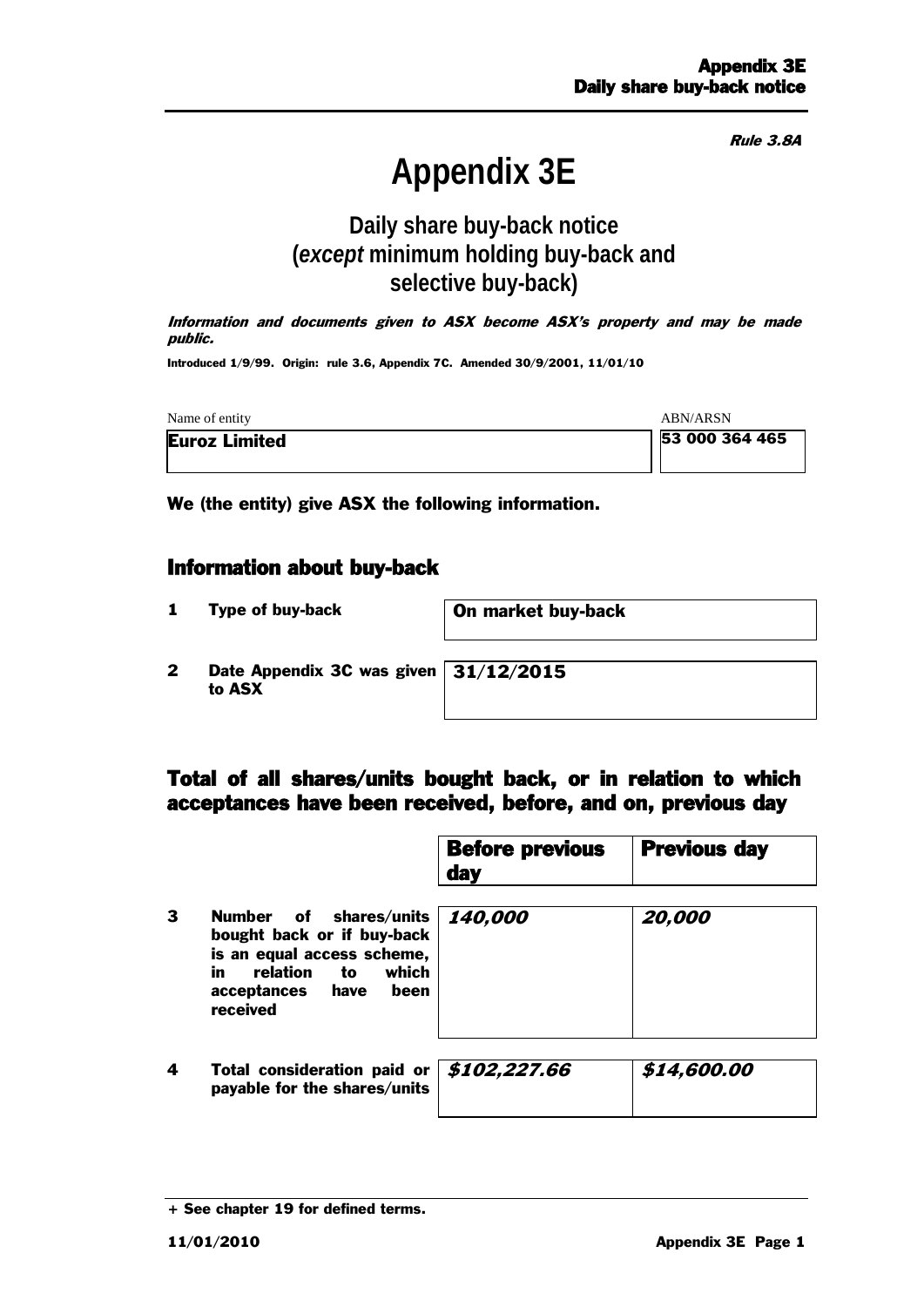|   |                                         | <b>Before previous</b><br><b>day</b> | <b>Previous day</b>                                    |
|---|-----------------------------------------|--------------------------------------|--------------------------------------------------------|
| 5 | If buy-back is an on-market<br>buy-back | highest price paid:<br>date: 0.73    | highest price paid:<br>\$0.73                          |
|   |                                         | lowest price paid:<br>date: 0.71     | lowest price paid:<br>\$0.73                           |
|   |                                         |                                      | highest<br>price<br>allowed under rule<br>7.33: \$0.77 |

#### Participation by directors

**6** Deleted 30/9/2001.

| .4O |
|-----|
|     |

#### How many shares/units may still be bought back?

7 If the company/trust has disclosed an intention to buy back a maximum number of shares/units – the remaining number of shares/units to be bought back

15,840,000

## Compliance statement

- 1. The company is in compliance with all Corporations Act requirements relevant to this buy-back.
- or, for trusts only:
- 1. The trust is in compliance with all requirements of the Corporations Act as modified by Class Order 07/422, and of the trust's constitution, relevant to this buy-back.
- 2. There is no information that the listing rules require to be disclosed that has not already been disclosed, or is not contained in, or attached to, this form.

Sign here: ................................................... Date: 04/04/16 (Company secretary)

Print name: Chris Webster

<sup>+</sup> See chapter 19 for defined terms.